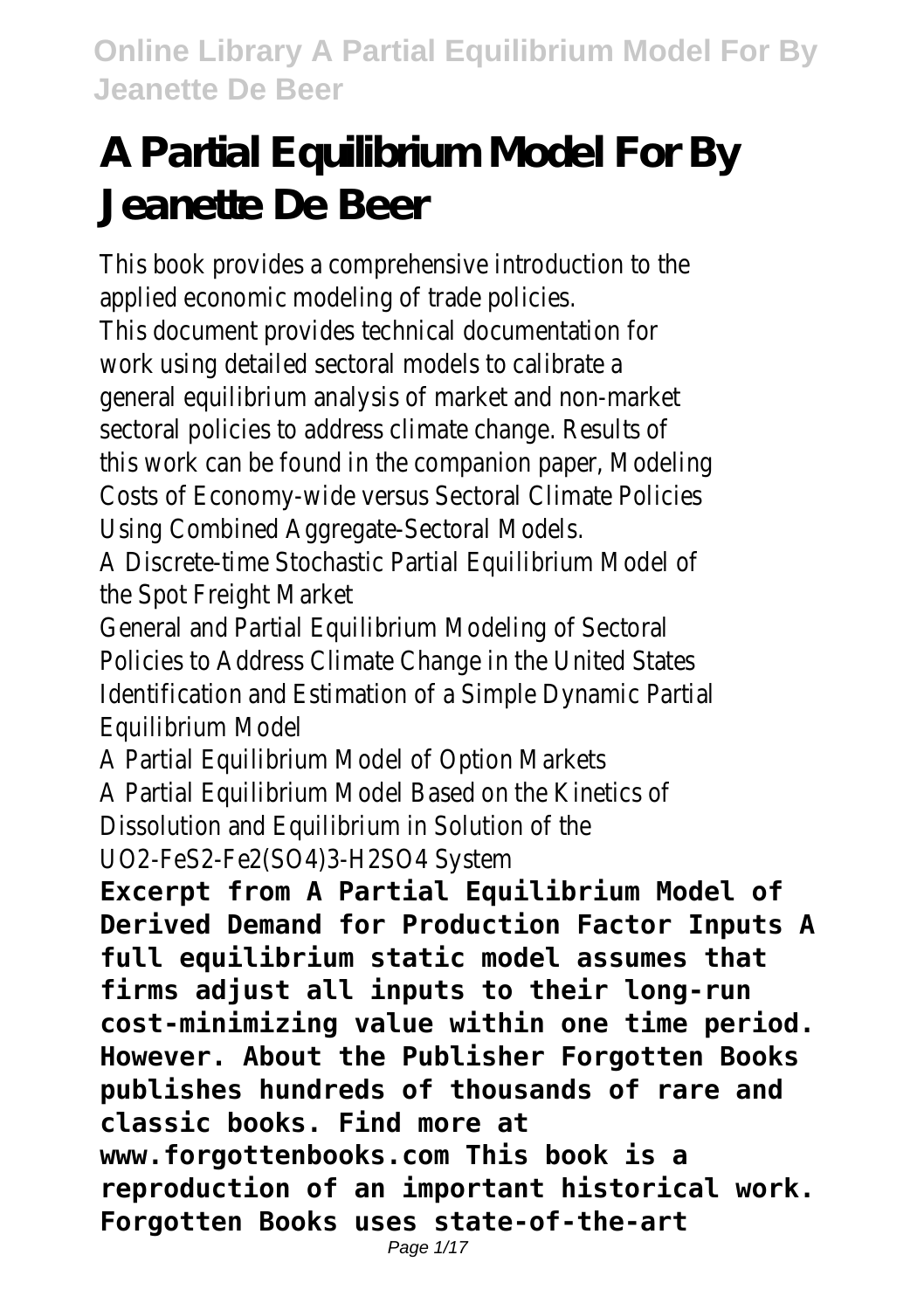**technology to digitally reconstruct the work, preserving the original format whilst repairing imperfections present in the aged copy. In rare cases, an imperfection in the original, such as a blemish or missing page, may be replicated in our edition. We do, however, repair the vast majority of imperfections successfully; any imperfections that remain are intentionally left to preserve the state of such historical works. Policies affecting resource allocation across tradable sectors and those affecting the incentives to produce tradable activities are key determinants of macroeconomic balance and growth. Computable general equilibrium models have made significant contributions to both types of policies. With advancements in computing power and software, these models have become easy to implement and are now widespread. The question then is when and how to formulate them to avoid the 'black box' syndrome.This book seeks to address these issues through carefully selected essays that analyse how to model general equilibrium linkages in a single economy, across developing and developed economies, and across both micro and macro policies. Micro policies examined include tariffs quotas and VERs, the choice of taxes to maximize government revenue, migration and remittances, and the political economy of tariff setting. Applications on macro policies cover capital inflows, real exchange rate determination, and the modeling of the** Page 2/17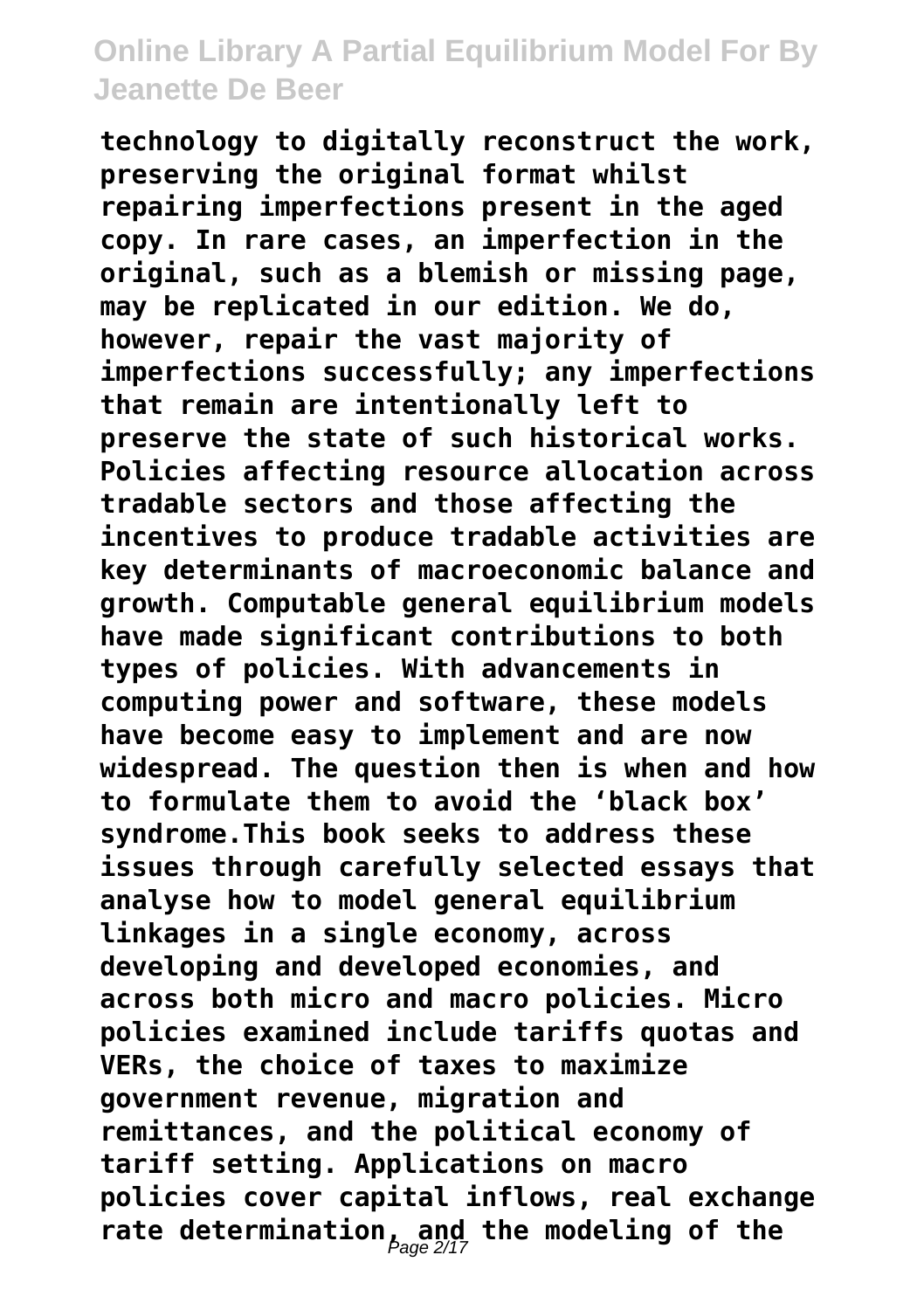**effects of adjustment policies on income distribution.The book provides insights on the development of a family of models for diverse policy choices, focusing on the ways to model the following: links between tradable and non-tradable activities, labor markets, and portfolio choices given limited capital mobility. Selected essays are all inspired by specific policy problems, including the adaptation to external shocks (i.e. oil), consequences of capital inflows, determinants of migration and associated remittances, the productivity of foreign aid, and rent-seeking activities under trade regimes with non-price trade restrictions. Examples in this book lay out the theoretical foundations, alongside a variety of applications, to help formulate coherent and transparent models for policy analysis. Archetype economies are extensively used to show how differences in economic structure influence the effects of policies. Graduate students and policy analysts interested in modeling will find this a useful compendium of studies. Direct Comparison of General Equilibrium and Partial Equilibrium Models in Agriculture**

**A Partial Equilibrium Model for the South African Broiler Industry**

**An Introduction**

**A Partial Equilibrium Model of EUropean CAR Emissions (version 3.0)**

**The Use of the Partial Equilibrium Models to Show the Compatibility of Slovak/EU** Page 3/17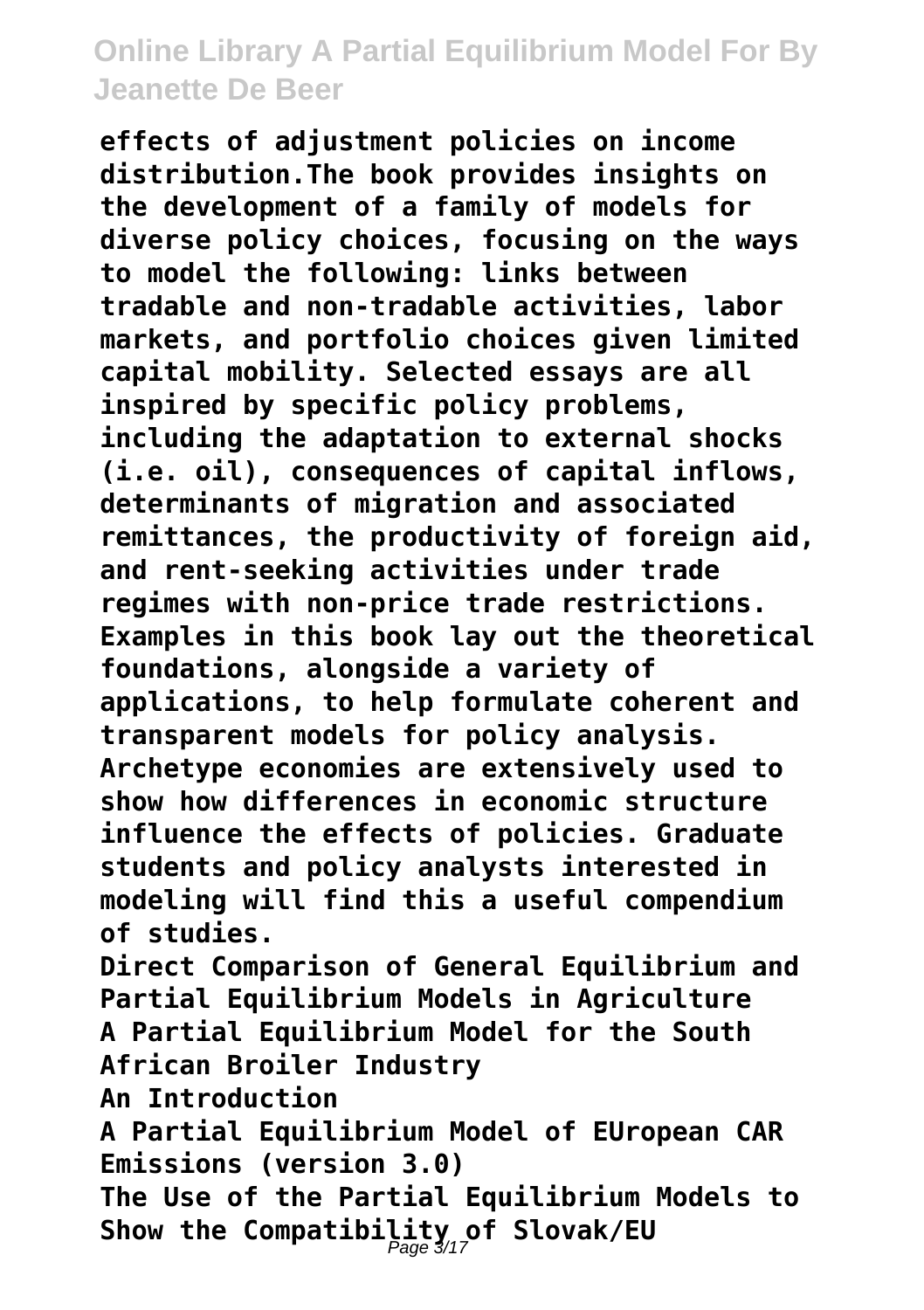### **Agricultural Policy**

This advanced textbook provides a straightforward but comprehensive introduction to applied general equilibrium modeling. General equilibrium is the backbone of modern economic analysis, which is why generation after generation of economics students have been introduced to it. As an analytical tool, general equilibrium can provide one of the most complete views of a given economy, as it incorporates all economic agents (households, firms, government and the foreign sector) in an integrated way that explicitly reveals the interplay of economic forces—supply and demand—and the balancing role of prices. Applied general equilibrium goes one step further in modeling, since it entails the integration of microeconomic theory, data handling and computing. This integration is essential for successful empirical modeling, but also involves various abilities that are not found in standard books. This book fills the gap, providing advanced students with the required tools, from the construction of consistent and applicable general equilibrium models to the interpretation of the results that ensue from the adoption of policies. This second edition expands the range of topics covered, including: indispensable general equilibrium theory, step-by-step model design, incremental model extensions, a wealth of sample computer code, procedures for constructing economic databases, database adjustments and database updating algorithms, numerical model calibration, policy strategies and their trade-offs and welfare effects, and a discussion of empirical policy examples.

This work has been selected by scholars as being culturally important, and is part of the knowledge base of civilization as we know it. This work was reproduced from the original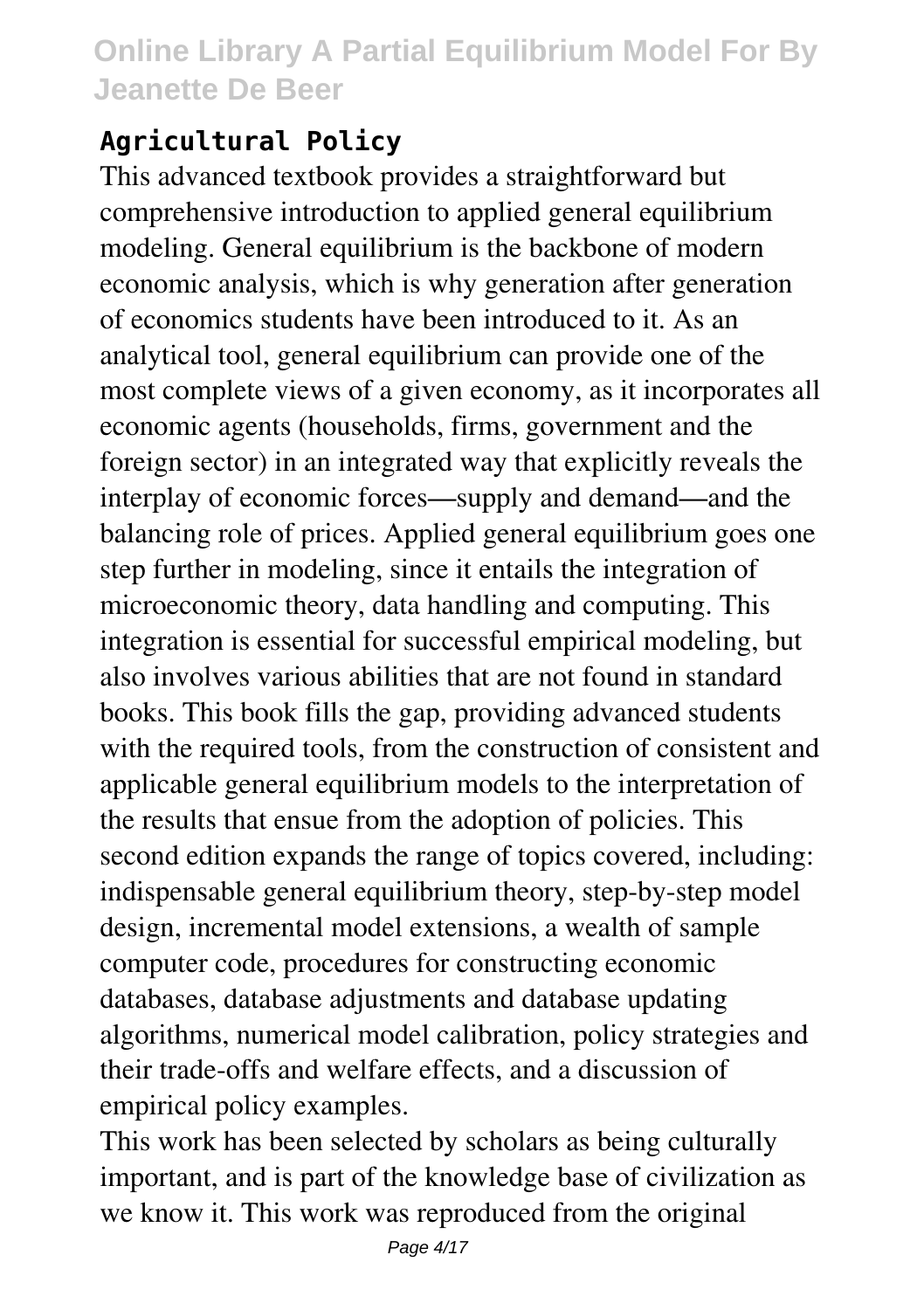artifact, and remains as true to the original work as possible. Therefore, you will see the original copyright references, library stamps (as most of these works have been housed in our most important libraries around the world), and other notations in the work. This work is in the public domain in the United States of America, and possibly other nations. Within the United States, you may freely copy and distribute this work, as no entity (individual or corporate) has a copyright on the body of the work.As a reproduction of a historical artifact, this work may contain missing or blurred pages, poor pictures, errant marks, etc. Scholars believe, and we concur, that this work is important enough to be preserved, reproduced, and made generally available to the public. We appreciate your support of the preservation process, and thank you for being an important part of keeping this knowledge alive and relevant. Translog Partial Equilibrium Model of Trade Policy Changes a partial equilibrium model for material flows in the economy The Meat Market in Brazil

A Short-run Partial Equilibrium Model for Economic Valuation of Wildland Resource Benefits

Partial Equilibrium Model for Nuclear Reactions

#### **Applied Methods for Trade Policy AnalysisA HandbookCambridge University Press**

**The role-players in the South African (SA) agricultural sector have in recent years been increasingly exposed to international agricultural markets and this can have an important impact on them because (1) they are generally price-**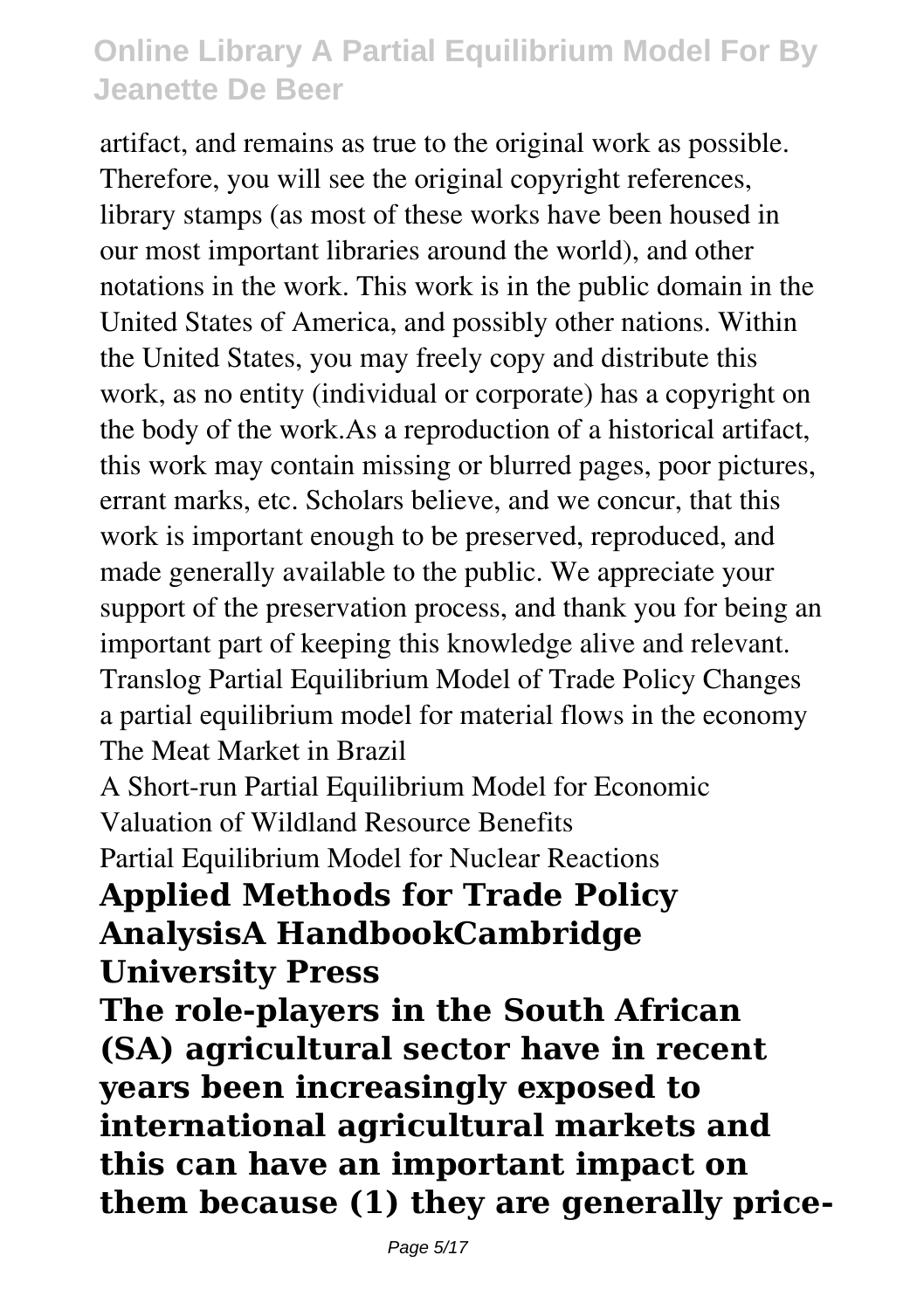**takers in world markets and (2) the rate of change in agriculture, and the uncertainty arising from it, appears to be accelerating in the global context (Boehlje, et. al., 2001). Therefore, it is critical that role players in the SA agricultural sector, including agribusinesses, farmers and government, are able to anticipate future directions of world markets (Meyer, 2002). A system of econometric models that could be used for scenario planning and improving business strategy and policy development would facilitate this. A relatively largescale, multi-sector commodity level econometric simulation model, based on a method of econometric modelling developed and is successfully used by the Food and Agricultural Policy Research Institute (FAPRI) at the University of Missouri, has been developed to describe various agricultural subsectors in South Africa (Meyer, 2006). It is currently housed at the Bureau for Food and Agricultural Policy (BFAP) at the University of Pretoria. The model has a total of 126 equations representing eight crops, five livestock and five dairy commodities, as well as wine, sugar,** Page 6/17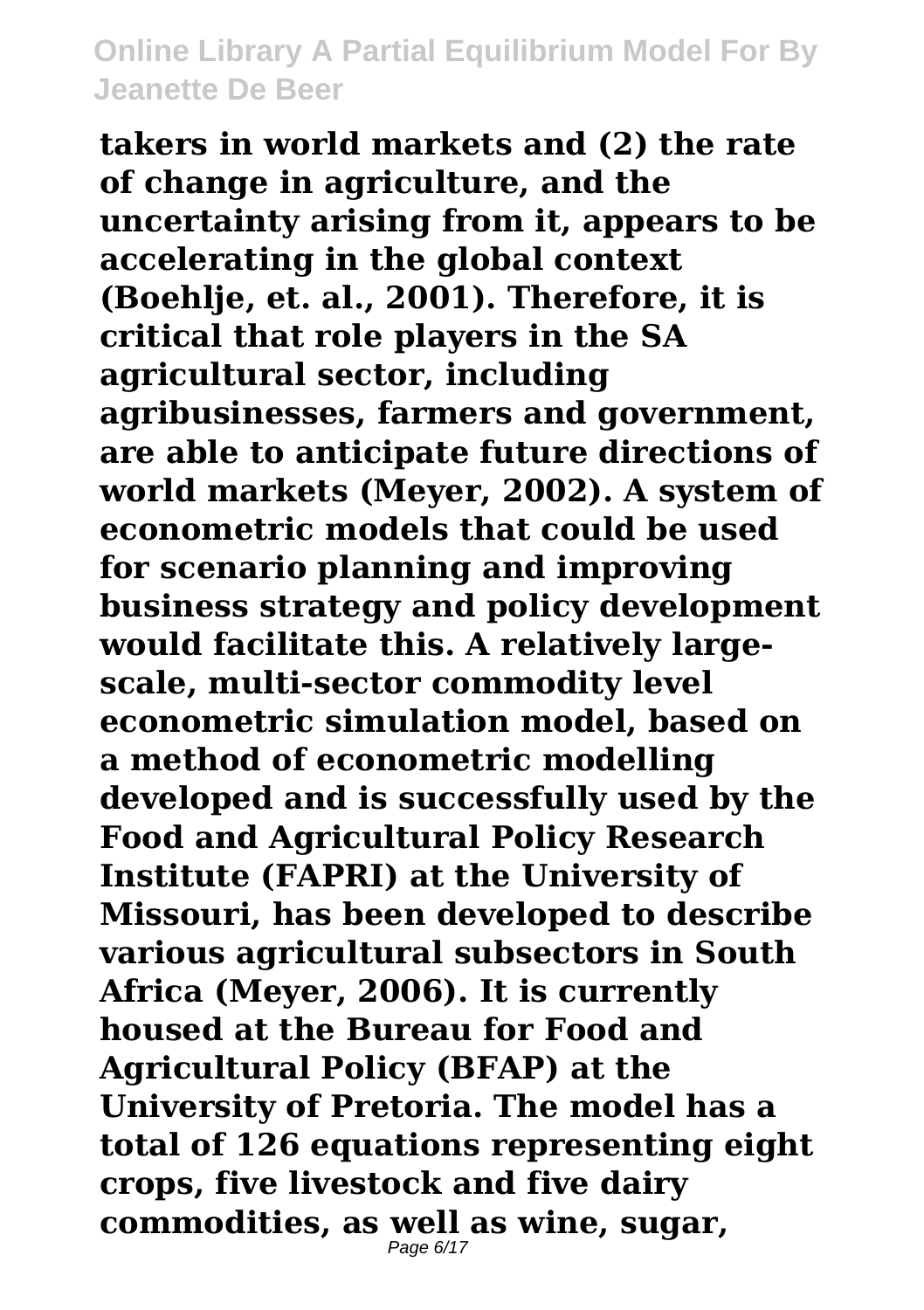**potatoes and lastly biofuels, which together are referred to as the BFAP Sector Model. The BFAP Sector Model is frequently used for generating baseline projections and conducting a wide range of scenario analysis. The original or Old Broiler Model, which forms part of the BFAP Sector Model, was constructed in 2003 when the first version of the BFAP Sector Model was developed. Over the past view years there have been a number of occasions where the stability of the broiler model seemed to be questionable, especially when more drastic scenarios', for example the impact of Avian Influence on the South African broiler industry, were analysed. The original version of the broiler model was not statistically estimated but synthetically constructed, mainly based on sound micro and macro economic principles and theory. The main objective of this dissertation is, therefore, to attempt the construction of an updated broiler model that has improved abilities to generate baseline projections and scenario analysis that capture salient features of the South African broiler market within the BFAP sector modelling** Page 7/17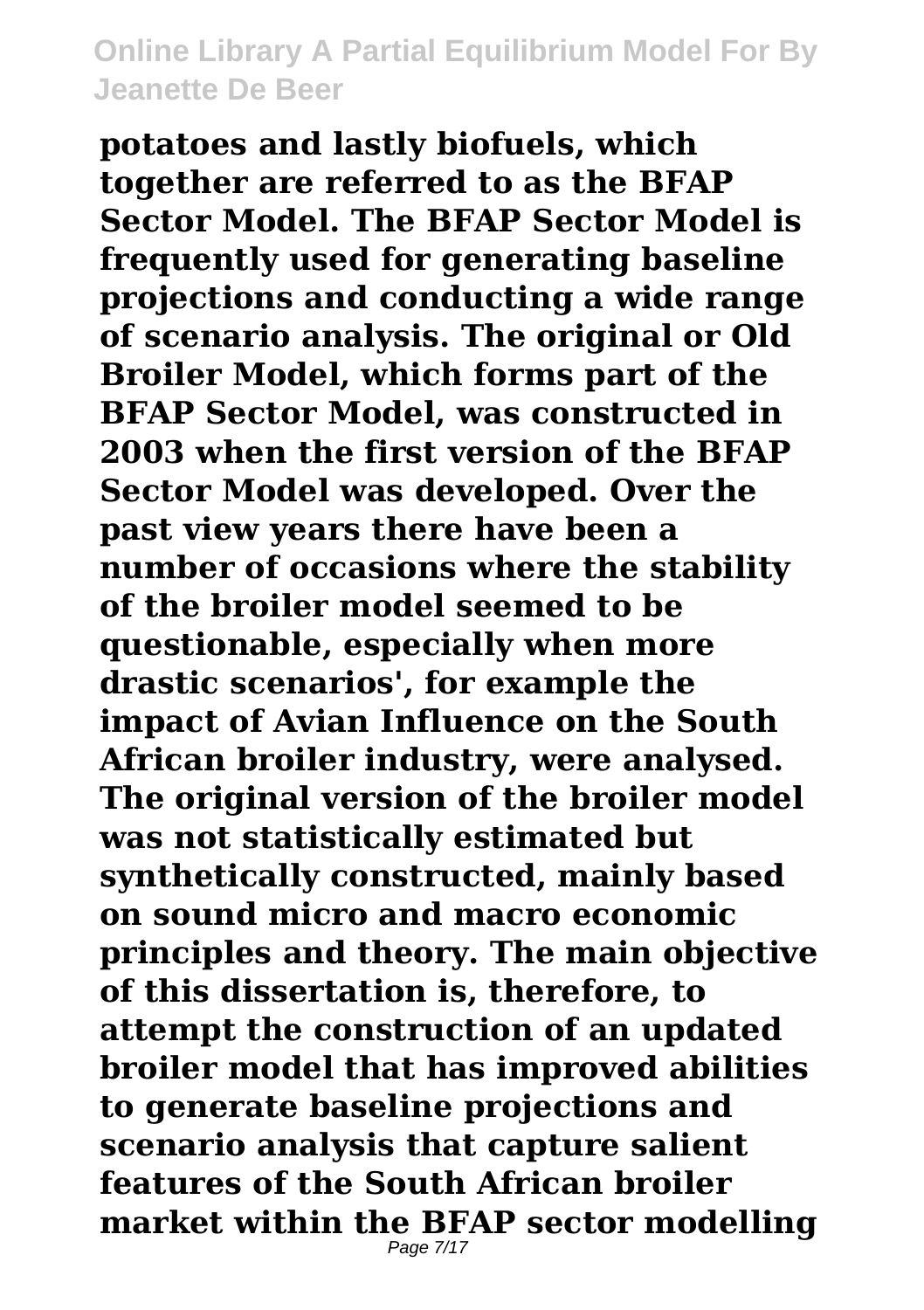**framework. The performance of the updated model is compared to the original broiler model to determine whether the new model is performing better. The New Broiler Model is a partial equilibrium model built using new production, consumption, trade and price data as well as a new feed inclusion index. The ordinary least squares (OLS) method was used to estimate the individual equations and their statistical significance was evaluated using typical statistical tests for individual regressions using OLS estimators. These initial tests indicated that the individual equations fit the historical data well, but the per capita consumption and ex abattoir price equations were found to be wanting in terms of their economic significance and especially their ability to generate reliable projections into the future. Consequently the equations were adjusted, thus becoming synthetic equations. The dynamic system structure that resulted from the combination of the individual equations makes it necessary to examine the performance of the overall model when linked to the rest of the BFAP Sector Model. This was done by** Page 8/17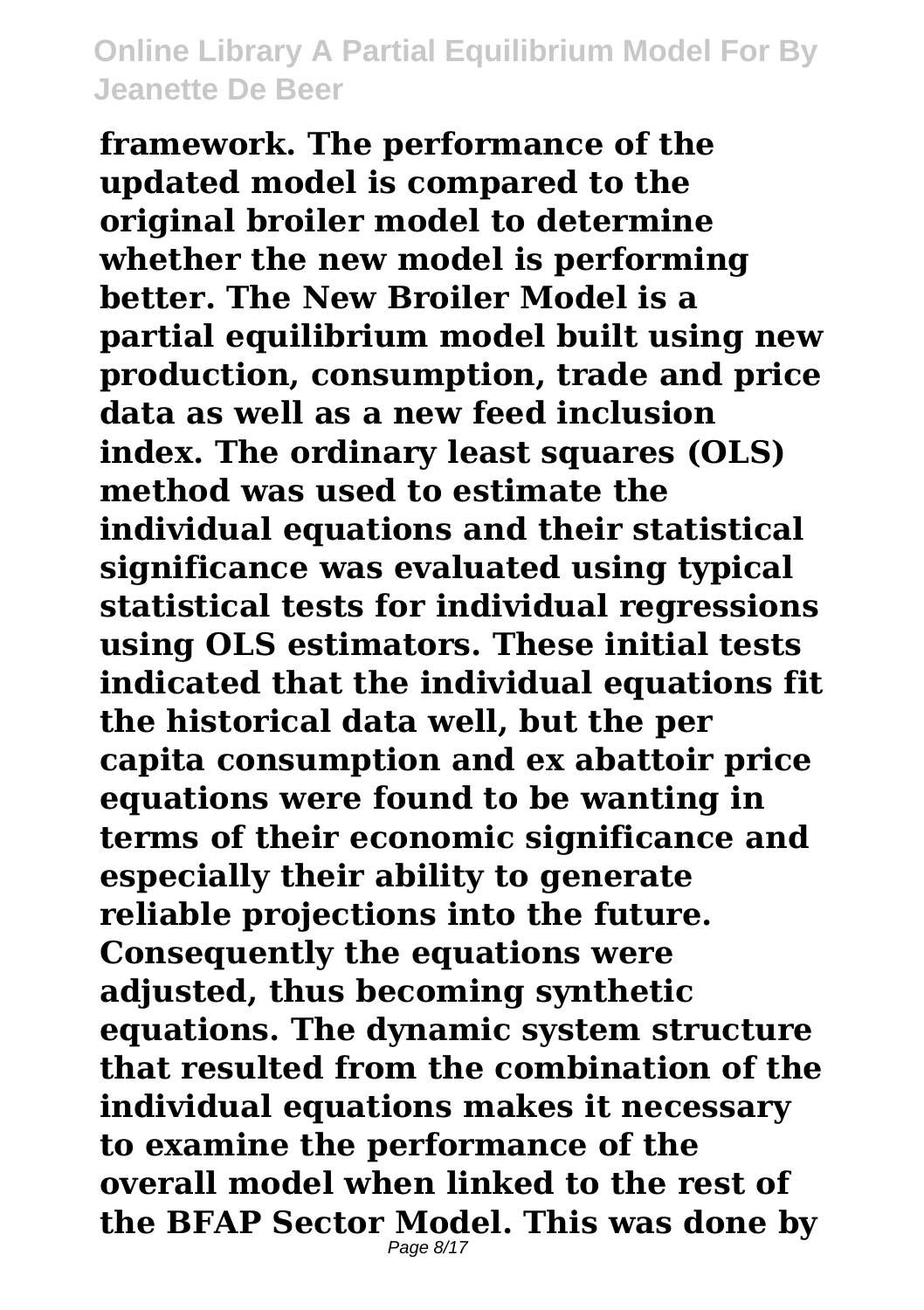**comparing the results of the Old and New Broiler Models using the baseline projections and performance when dealing with scenario type questions. The elasticities and the results for the scenario analyses indicate that the New Broiler Model is generally less sensitive to changes in exogenous factors than the Old Broiler Model. The change in closure of the model, from making use the price equilibrator approach to an approach where a net import identity is used, is the most significant change that was made to the model and has introduced a lot more stability in the broiler model and also the BFAP Sector Model. Although the enhanced stability is useful within the context of the total BFAP sector model, the sensitivity that is lost in the New Broiler Model could lead to the underestimation of the impacts of exogenous factors on the broiler industry. To summarise, this study was conducted for an industry that is characterised by strong and consistent increasing trends in production and consumption in the presence of a constantly decreasing real broiler price. These strong trends influence any form**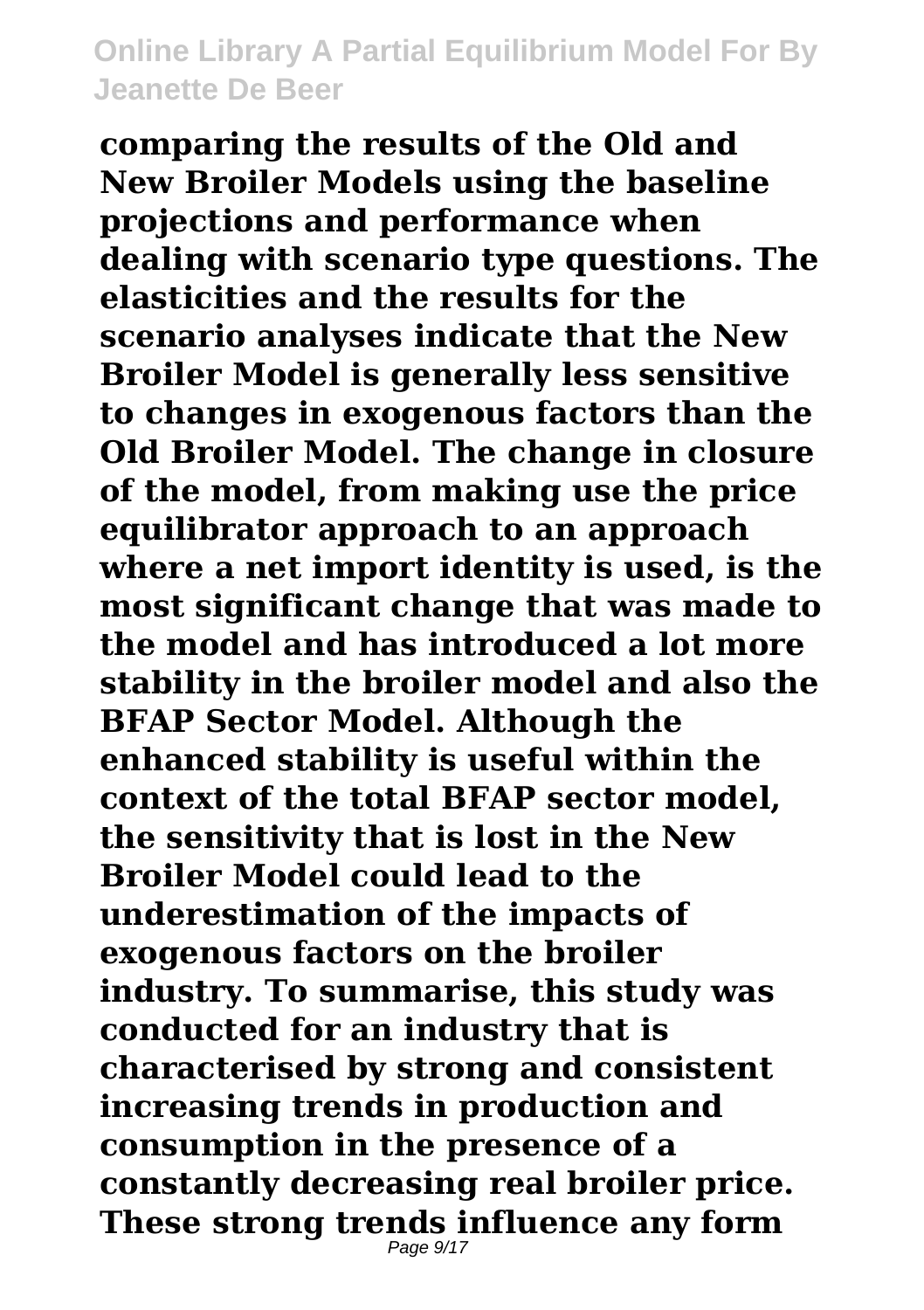**of statistical estimation procedure that is undertaken. To certain degree one can argue, that the key objective of this study, namely to improve the performance and stability of the broiler model within the BFAP sector model was achieved. However, the advantages over the original broiler model are not as clear as was originally anticipated and there is still substantial work that can be done to improve the model. Most of these potential enhancements do, however, require the buy in of various role-players in the broiler industry together with more detailed data sets than those that are currently available. Copyright. General Equilibrium Foundation of Partial Equilibrium Analysis A Partial Equilibrium Model of Derived Demand for Production Factor Inputs A Partial Equilibrium Model Temporary Partial Expensing in a General-equilibrium Model Specifying and Estimating Partial Equilibrium Models for Use in Macro Models**

This paper presents a model of the Malawi maize commodity market that is developed for use as a policy analysis tool. The model captures national and local maize market dynamics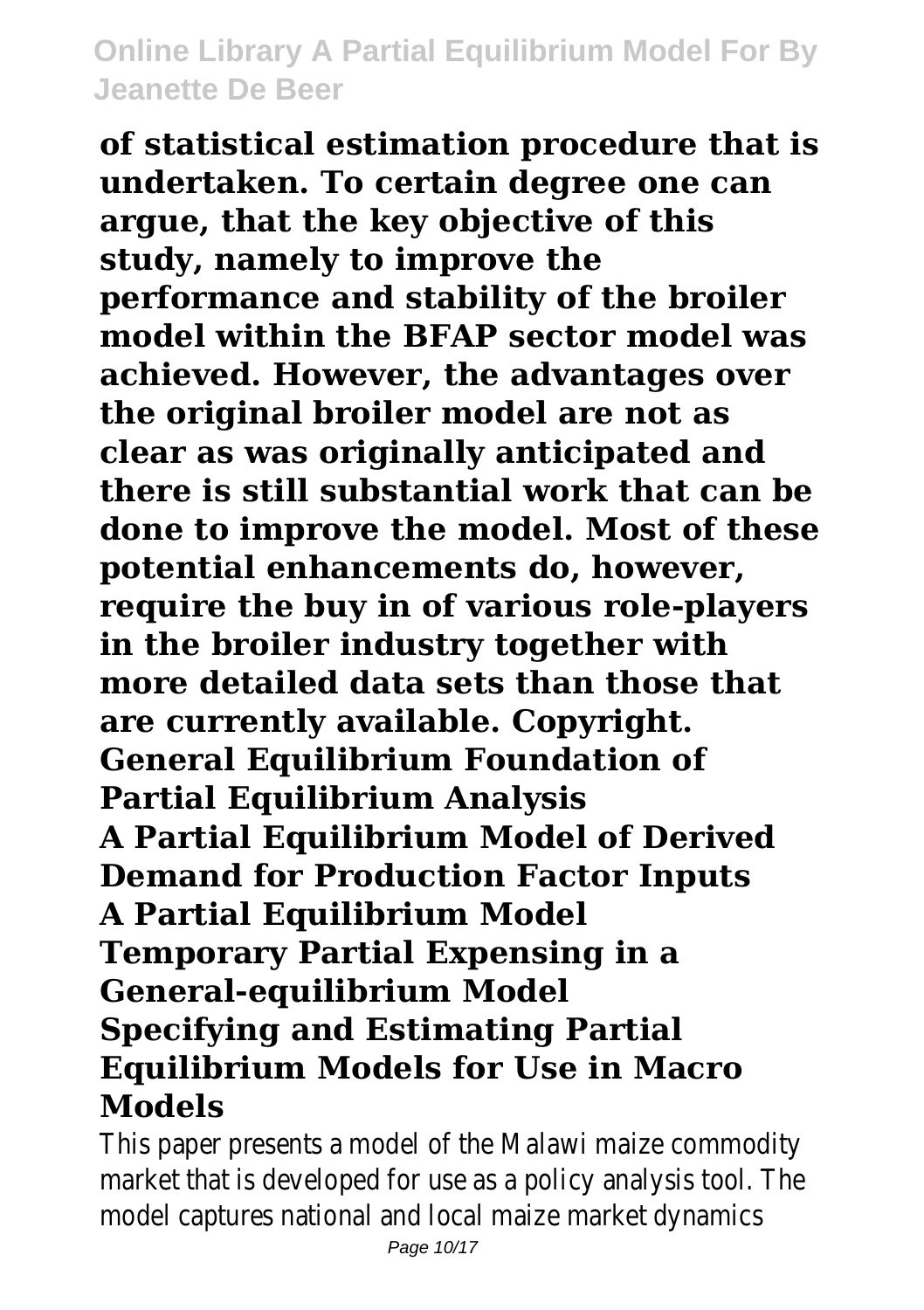and the linkages existing within the maize market in the country. This research has been undertaken in order to provide policy makers with a robust tool which can be used to simulate the impact of policy changes on markets and households. Such a tool ensures the availability of evidence for informing food and agricultural policies. The model is a multiequation partial equilibrium model of the national maize market in Malawi. It is developed and linked in a topdown unidirectional manner to the local maize economy via a price linkage equation. A nonbehavioral arithmetic microaccounting approach is used to estimate rural household incomes that are linked to the local economy, through which macroeconomic-level maize price changes transmit. The model can be used as a tool for analyzing the impacts of macroeconomic and agricultural policy changes on the maize industry as well as on rural households that rely on maize. The novelty of the model is that it takes into account the interrelationships between farm/household, localeconomy, and national maize market prices, as well as economic theory and existing empirical evidence, to build a framework that is capable of linking to the macroeconomy rural subsistence households that are traditionally deemed to have few or no backward and forward linkages. Recoge: 1. Introduction - 2. General Organisation and Description of the Model - 3. Detailed Description of the Model - 4. Main Elasticities and Data Sources - 5.

Simulation Properties and Results - 6. Conclusions and Outlook - 7. References.

Introduction to Computable General Equilibrium Models A Partial Equilibrium Model of the Malawi Maize Commodity Market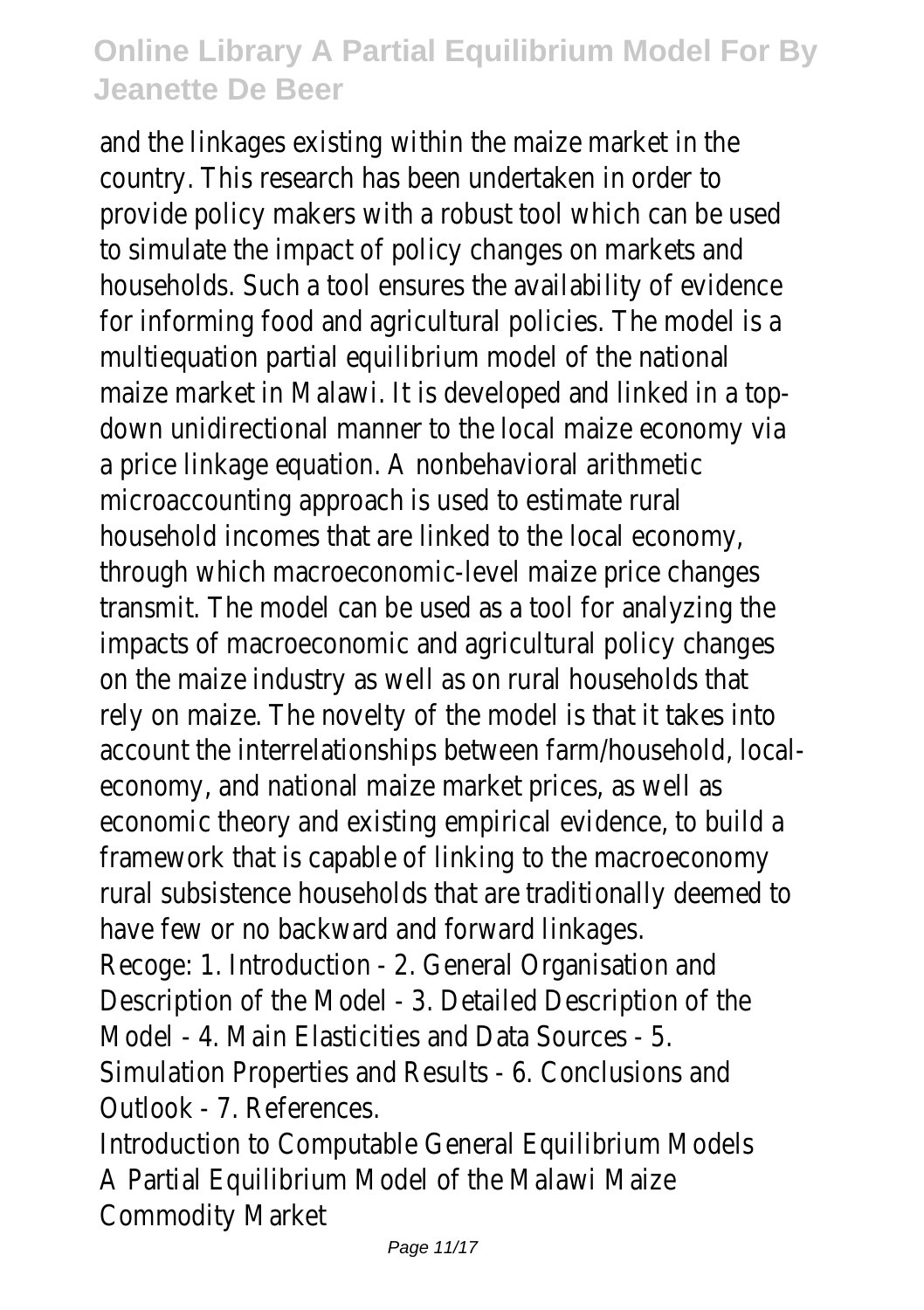A Partial Equilibrium Model for the Hydrochloric Acid Leaching of Ilmenite

Developing a Partial Equilibrium Model of an Urban Water System

Um modelo de equilíbrio parcial para o mercado brasileiro de carnes é ajustado por meio de mínimos quadrados em três estágios. O modelo mostra-se consistente com as observações e pode ser usado para simulações. Neste contexto, comparam-se simulações para o futuro próximo com as projeções da OECD/Aglink. Para ilustrar o emprego do modelo em simulações de políticas investigase o efeito de um aumento relativo no preço do milho nos mercados de carne suína e de frango, coeteris paribus. Abstract: A partial equilibrium model for the meat market is fit to Brazilian data by three stages least squares. The model is consistent with the data and may be used for simulation purposes. In this context we compare model simulations for the near future with the OECD/ Aglink outlook. To illustrate using the model for simulations in policy assessments, we investigate the effect of a relative increase in corn price on the poultry and pork markets, coeteris paribus.

This paper addresses the questions who is buying and who is selling options on a stock, the optimal position to hold, and how this affects the price. The individual demand functions and the equilibrium allocation are derived using an asymptotically valid expansion. Trading occurs only at discrete dates; the option does not have to complete the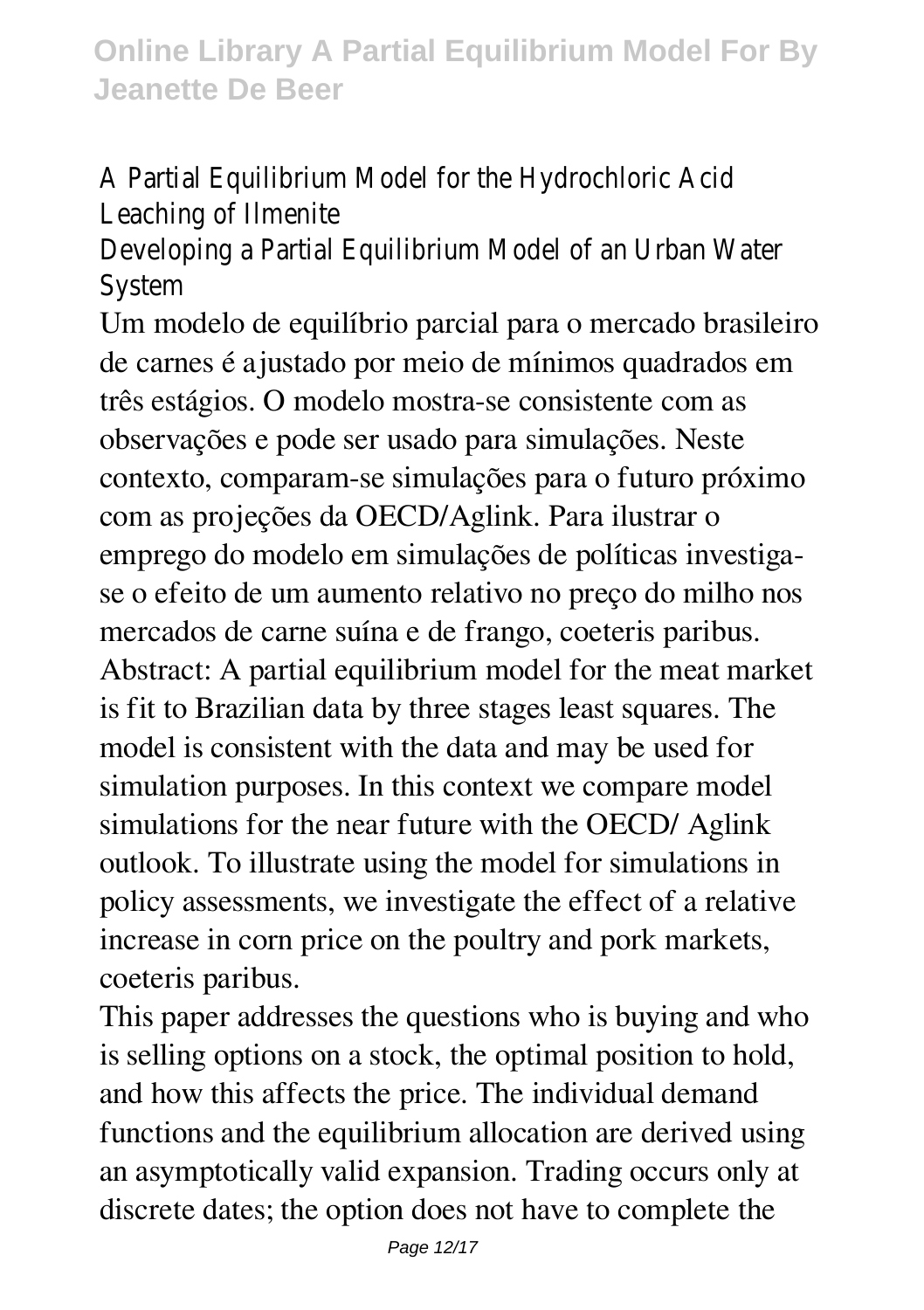market. The paper also discusses the conditions under which trade results, the importance of heterogeneity for trade, when preferences become irrelevant to price options, and the case in which there is only a spanning demand, but no risk-sharing demand in options.

User's guide to RMN software: a short-run partial equilibrium model for economic valuation of wildlife resource benefits

Comparative Statics for a Partial Equilibrium Model of Investment with Wicksell-complementary Capital Inputs The Structure of the Freight Rate, a Stochastic Partial Equilibrium Model for the VLCC Market

Partial- Vs. General-equilibrium Models of the International Capital Market

Partial equilibrium models in agricultural policy analysis **"This paper uses a dynamic general-equilibrium model with a nominal tax system to consider the effects of temporary partial expensing allowances on investment and other macroeconomic aggregates"--Abstract.**

**"Shortages of water have been commonplace in Australian cities during recent years as an extended period of low rainfall has reduced inflows to dams. As a result, many jurisdictions have imposed restrictions ... Limitations of the existing models available to evaluate urban water policy has hampered quantification of its associated costs and benefits. A partial equilibrium model is developed to investigate urban water policy issues." - overview. EUCARS**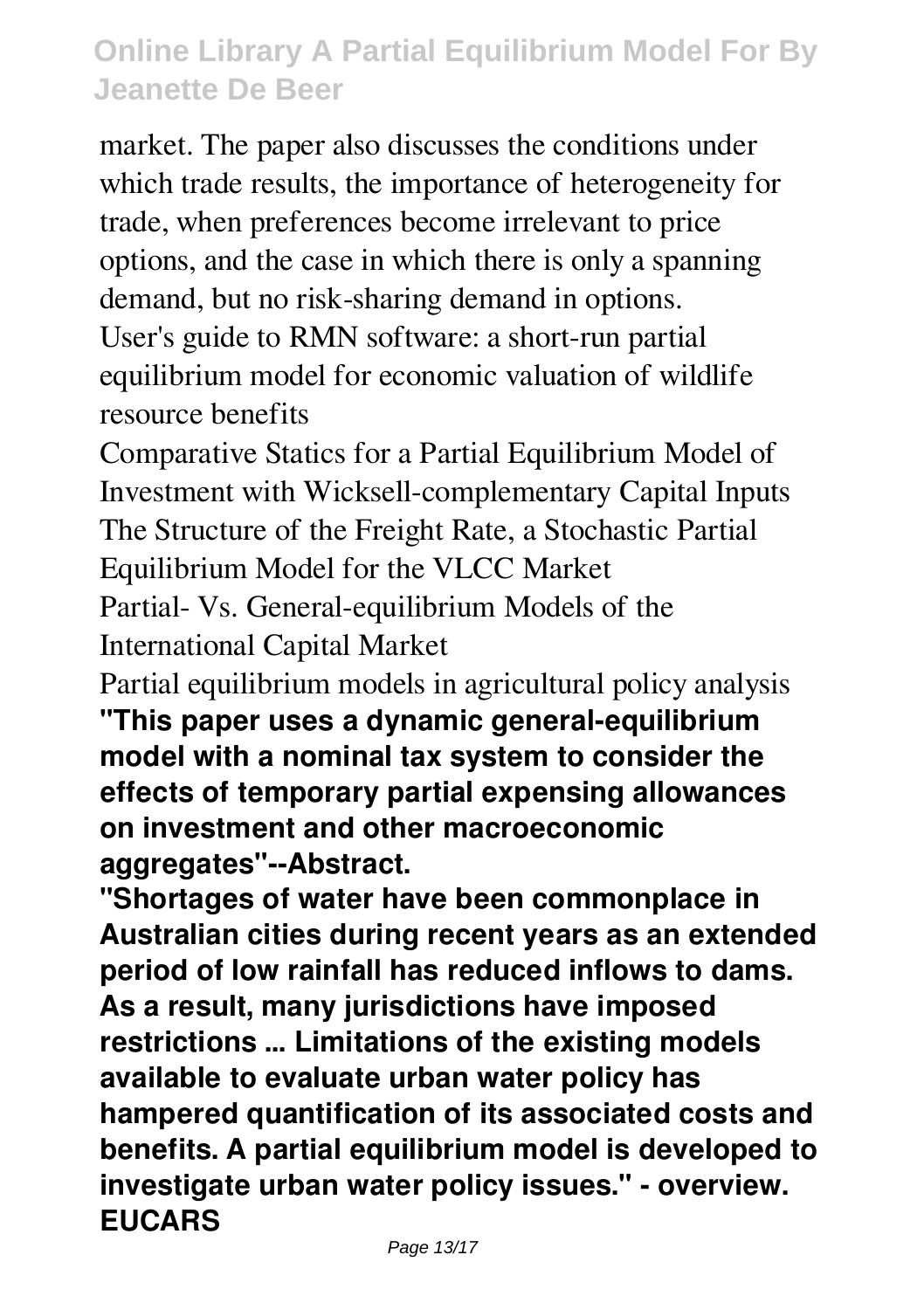#### **STREAM, substance throughput related to economic activity model**

**A Partial Equilibrium Model of Agricultural Markets for Estimating the Economic Effects of Integration and Reform Processes**

#### **A Partial Equilibrium Model of Derived Demand for Production Factor Inputs (Classic Reprint) The Economics of Redistributive Land Reform**

This book provides an accessible, undergraduatelevel introduction to computable general equilibrium (CGE) models, a class of model that has come to play an important role in government policy decisions. The book uses a graphical approach to explain the economic theory that underlies a CGE model, and provides results from simple, small-scale CGE models to illustrate the links between theory and model outcomes. The book includes eleven guided, hands-on exercises that introduce modeling techniques that are applied to real-world economic problems. Students will learn how to integrate their separate fields of economic study into a comprehensive, general equilibrium perspective as they develop their skills as producers or consumers of CGE-based analysis. Abstract: In this essay, I discuss and compare two ways of modeling international capital market equilibrium: the orthodox, general-equilibrium approach and the heterodox, partial-equilibrium CAPM (Capital Asset Pricing Model) approach. The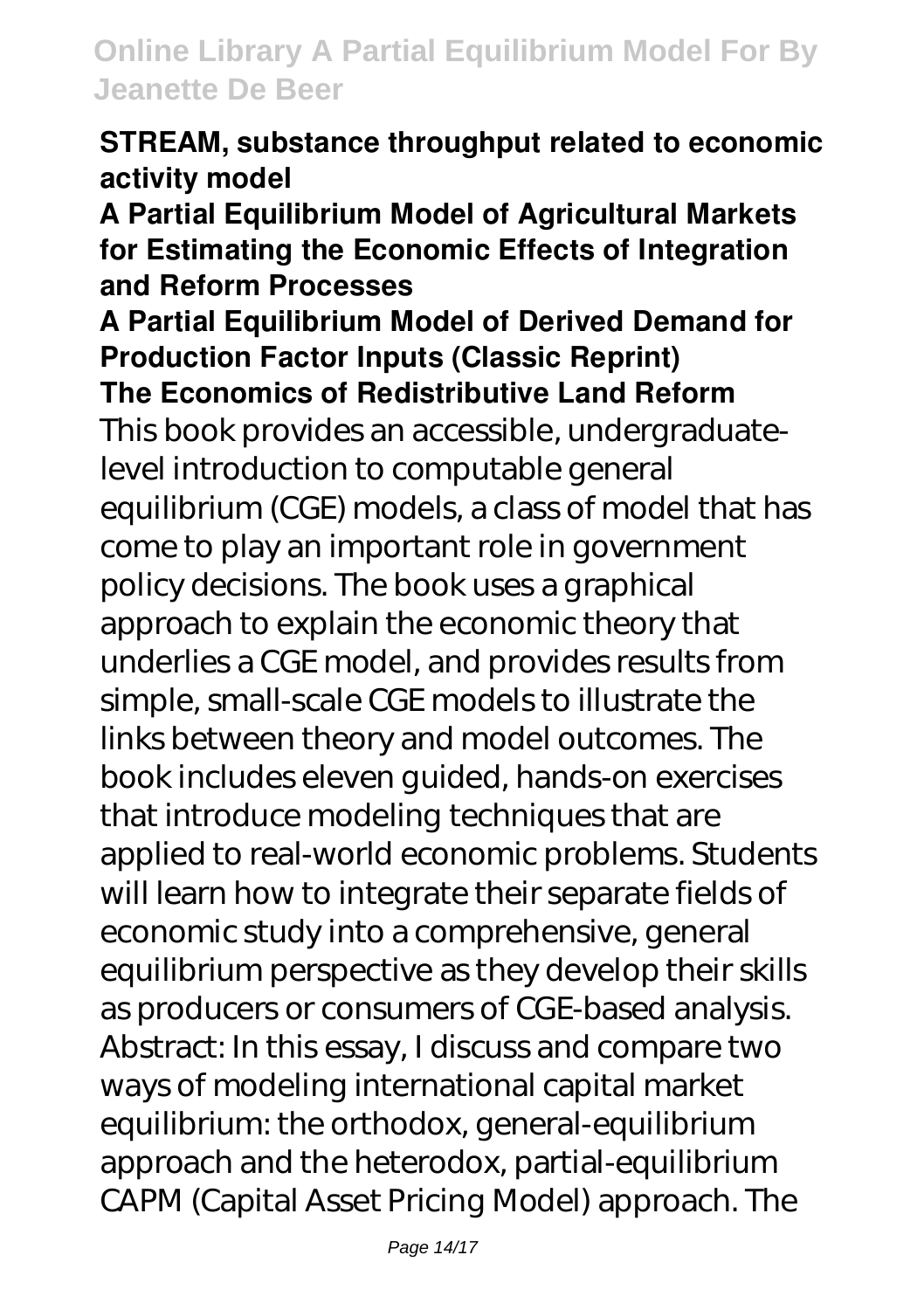benchmark for this comparison is the model's ability to provide an explanation for, or take into account, a number of stylized facts of international finance: UIRP deviations, home-equity preference, PPP deviations and their persistence, consumption behavior in relation to wealth. In addition, I ask which approach is more likely in future research to help us identify the relevant state variables of the economy. None of the models satisfactorily explains the stylized facts but the CAPM approach affords the most productive avenue for empirical research in the immediate future.

Discrete Stochastic Programming Formulation of a Partial Equilibrium Model

Partial-equilibrium Vs General-equilibrium Models of International Capital Market Equilibrium International Trade

### Applied General Equilibrium

#### A Road Map for the KIPPRA-Treasury Macro Model

International Trade: Theory, Evidence and Policy provides an integrated non-mathematical account of trade theory and policy that can be read straight through. The footnotes provide caveats, extensions and entry points, or further reading. This book is divided into three parts. The first part focuses on the core theoretical analysis of international trade that has evolved over a quarter-millennium. The second part reviews recent empirical research in global value chains, trade costs, and heterogeneous firms, particularly from analysing large datasets of individual firms' characteristics and of trade flows disaggregated to very finely detailed levels.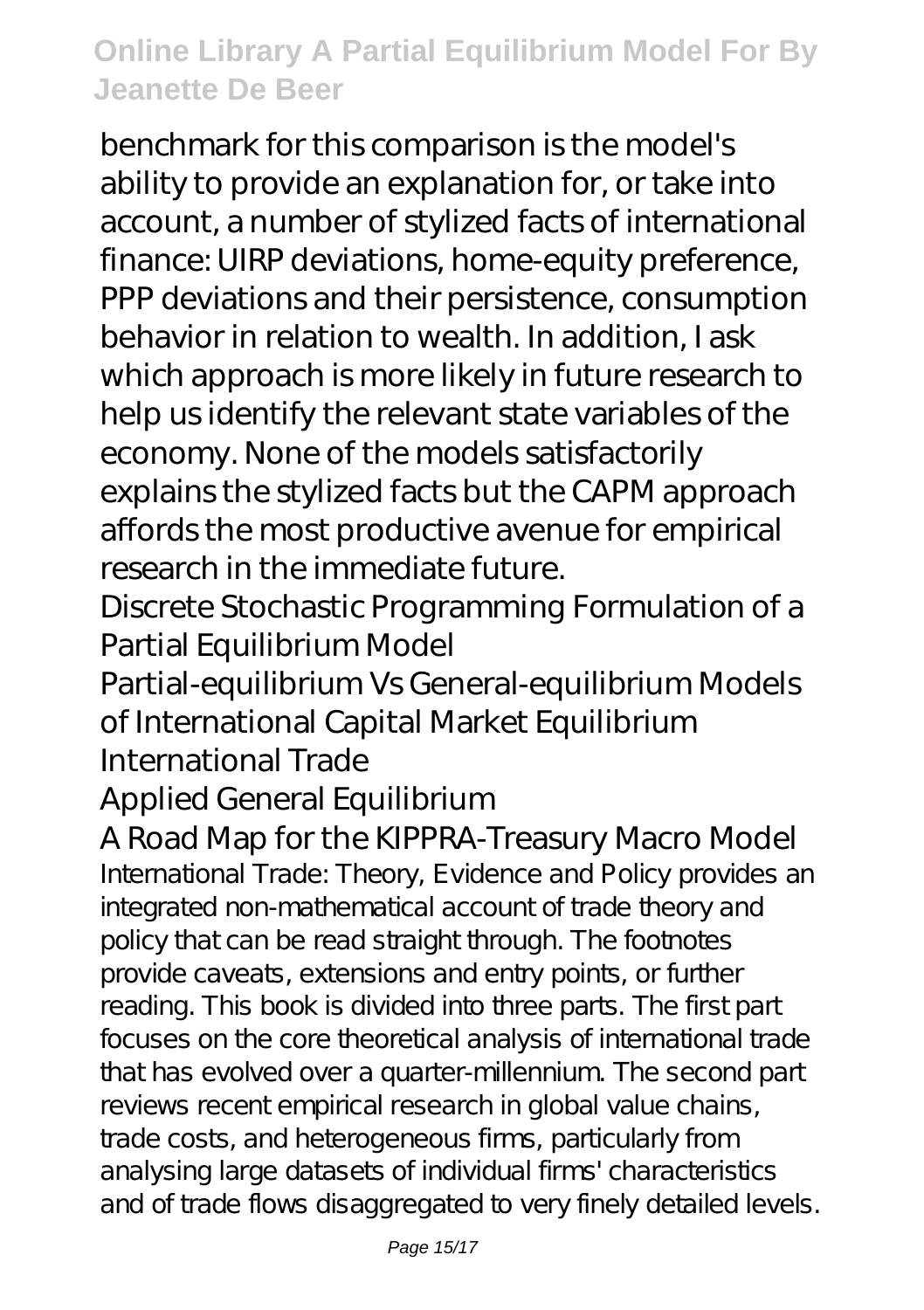The third section of the book analyzes trade policies and discusses current policy debates. This edition is based on Pomfret's Lecture Notes on International Trade Theory and Policy, first published in 2008. The content has been extensively updated and revised to stand as a new volume. This book addresses the gaps in undergraduate teaching of partial equilibrium analysis, providing a general equilibrium viewpoint to illustrate the assumptions underlying partial equilibrium welfare analysis. It remains unexplained, at least at the level of general economics teaching, in what sense partial equilibrium analysis is indeed a part of general equilibrium analysis. Partial equilibrium welfare analysis isolates a market for a single commodity from the rest of the economy, presuming that other things remain equal, and measures gains and losses by means of consumer surplus. This is a money metric that is supposed to be summable across individuals, recommending policy that maximizes the social surplus. But what justifies such apparently unidimensional practise? Within a general equilibrium framework, the assumption of no income effect is presented as the key condition, and substantive general equilibrium situations in which the condition emerges are presented. The analysis is extended to the case of uncertainty, in which the practice adopts aggregate expected consumer surplus, and scrutinizes when such practice is justified. Finally, the book illustrates partial equilibrium as an institutional artifact, meaning that institutional constraint induces individuals to behave as if they are in partial equilibrium. This volume forms an important contribution to the literature by researching why this disparity persists and the implications for economics education.

A Handbook Modeling Developing Countries' Policies In General Equilibrium *Page 16/17*